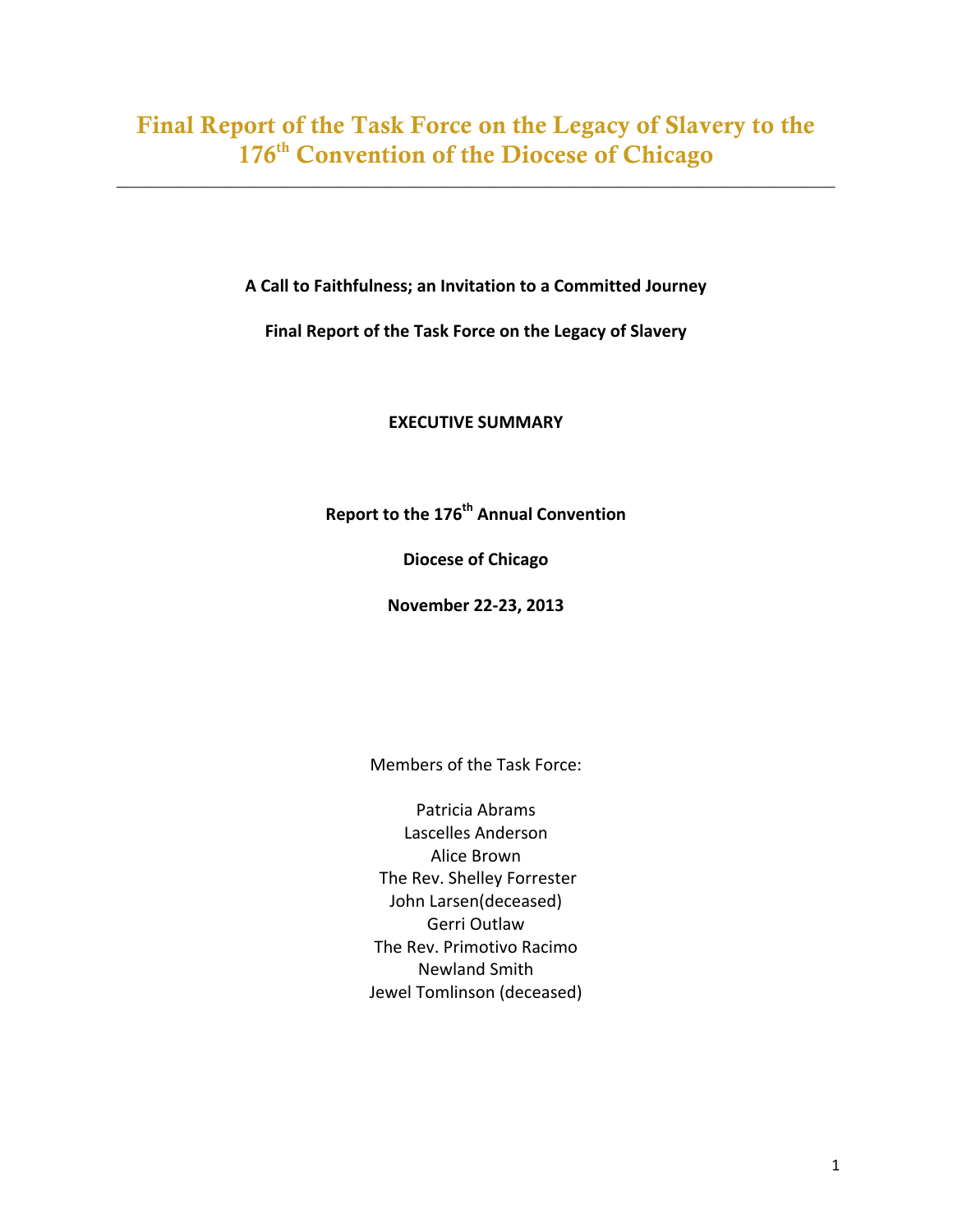#### **Introduction**

Almost twenty years ago the House of Bishops issued a pastoral letter- The Sin of Racism- addressed to "all the baptized of the Episcopal Church." In that letter, the bishops asserted that "the essence of racism is prejudice coupled with power," and noted that " the sin of racism is experienced daily in our society, in our church and its institutions, in the House of Bishops." This pastoral letter also addressed the issue of white privilege, and concluded in the following language: "the rooting out of racism requires intentional and deliberate decisions, prompted and sustained by the grace of God." In March 2006, the House of Bishops issued another pastoral letter, this time titled "The Sin of Racism: a Call to Covenant," in which the bishops renewed their commitment to the 1994 pastoral letter and continued their commitment with the following words: "...with God's help (we) advocate for continued response to the sinful legacy of slavery..." Four months later, the  $75<sup>th</sup>$  General Convention adopted A123: Slavery and Racial Reconciliation. This resolution called for every diocese to "collect and document during the next triennium detailed information in its community on: (a) the complicity of the Episcopal Church in the institution of slavery and in the subsequent history of segregation and discrimination; and (b) the economic benefits The Episcopal Church derived from the institution of slavery. The letter also called for a culminating Service of Repentance. The 2009 General Convention acted to extend this resolution through the triennium ending in 2015. In July 2010, as a follow-on to the 2009 Diocesan Convention Resolution F-172, Bishop Jeffrey D. Lee of Chicago invited the above identified individuals to accept membership on the Task Force for the Legacy of Slavery (TFLS) of the Diocese of Chicago. The TFLS convened for the first time on July 27, 2010, and has met monthly since that time.

#### **Research Results**

The major piece of new data gathering undertaken by the TFLS was the archival research of material pertaining to its charge. This research was conducted by Prof. Johari Jabir, Assistant Professor in African American Studies at the University of Illinois at Chicago. Jabir began his work on Jan. 1, 2012 and concluded his investigations on Jan.1, 2013.

The TFLS and its research consultant agreed on a convenient division of time-frames for organizing our archival study. They are as follows: (a) 1835-1870; (b) 1870-1960; (c)1960- 1980; (d) 1980 to the present. Key conclusions from investigating those periods are as follows:

(a) The period from 1835-1870 is characterized by a very visible pattern of silence on the part of the church with respect to the institution of slavery despite loud voices which were attempting to call attention to the horrors of the practice of both trading in black bodies and the inhumane and brutal conditions under which slaves had to live and work. What was invisible was the moral substantiality of the black body, made so by law and custom in a tragically racialized civic culture. Our own diocese was established in 1877, but the Diocese of Illinois, which was the precursor to our own, was established in 1835. Although a general understanding of slavery in the United States is that slavery was a peculiarly southern institution, the available evidence clearly shows that the North was deeply complicit in its support of the rapidly developing agricultural and industrial activities in the nation as a whole. Much of the banking support for southern agriculture and for the slaving activity associated with agricultural and industrial activity in the South was located in the North. Our conclusion is that a northern location could not have walled-off the church from the horrors occurring in the new nation, particularly given the very active opposition to slavery coming from slaves themselves in the form of major revolts and uprisings up to and including the time of the establishment of the Diocese of Illinois and that of our own Chicago Episcopal diocese.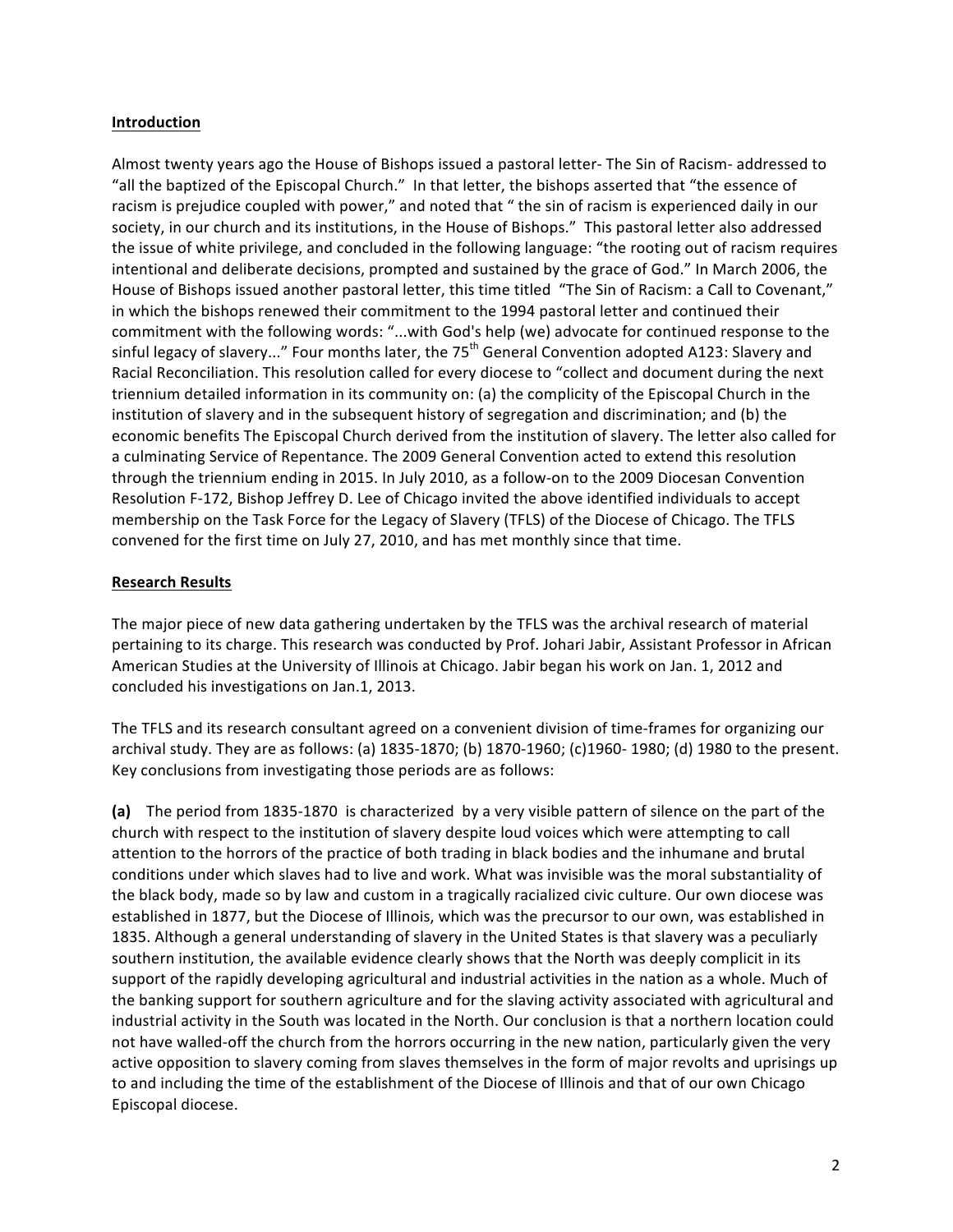**(b)** The period from 1870-1960 saw the development of a new language with which to characterize emerging black populations in the social landscape of developing Chicago. St. Thomas, a south-side congregation was identified in official documents as a "colored" congregation, and St. Ambrose was located on the west side of the city, beginning and underscoring the geographical locationing of the black population in the city. This condition and pattern have persisted even up to, and including, the present time, along with a language which has abetted and sustained this social distancing which has proven to be so divisive in an institution–the church—which should have been evidencing a wholly different set of social norms and behaviors. It appears that in the latter years of this period, the church began to address conditions developing in black communities through the establishment of charitable agencies such as boys homes and the like, but these were clearly marked for specific populations, and therefore, at core, were meant to stand for the church's work with "outside" populations, populations on the "margins" of social life in Chicago.

**(c)** The period from 1960 –1980 was a watershed moment for the nation as a whole, and it became so also for the Episcopal church, both nationally and locally. It was the period of the Civil Rights movement. To the credit of the local church, there was a strong push toward support for the burgeoning civil rights struggle although at the national level this was not clearly the case. There is a sense that that local positive attitude toward the movement changed drastically when the movement was taken over by a more radical, impatient, and younger population who, to their minds, saw very little being accomplished by the struggle for integration identified with Martin Luther King Jr. and his emphasis on integration and individual equality. At the same time, white flight was denuding local populations of more economically stable demographic groups, and suburban domicile for these new arrivals along with economic development and job creation were increasingly out of reach of the black populations who were still walled-off in their ghettoized locations, replete with few jobs, poor housing and even poorer schools.

(d) The 1980-onward period simply sedimented the social and ecclesial divisions in the life of the church which had begun to take place in earlier periods. Suburban populations, substantially removed from the diversity of urban life, and typically more conservative politically, could carry on their lives totally outside the space inhabited by a more diverse church population. No challenges to their lifestyles could develop, and no dialogue could challenge their impoverished understandings of the world outside those protected enclaves. We continue to see, even more importantly, experience, the effects of this essential bifurcation of the church.

**(e)** This bifurcation, deeply felt and openly recognized, has forced the church hierarchy to recognize, over the years, and over and over again, this exceedingly undesirable state of affairs, and has forced it to take very vocal positions of the issue of racism and discrimination. But conversation has been difficult to accomplish, and remedying the underachievement of church unity among the people of God in the Chicago Episcopal Diocese has been an elusive goal. It is to the answer of another call to sever the very real, but so far quite unreachable barriers to a life-giving church unity, that the TFLS was called into service, on behalf of a church, experiencing the deep spiritual incompleteness of two churches parading as one, yet very hopeful that this time we may begin afresh, with the requisite intensity, in search of a united and profoundly intentional Christian community.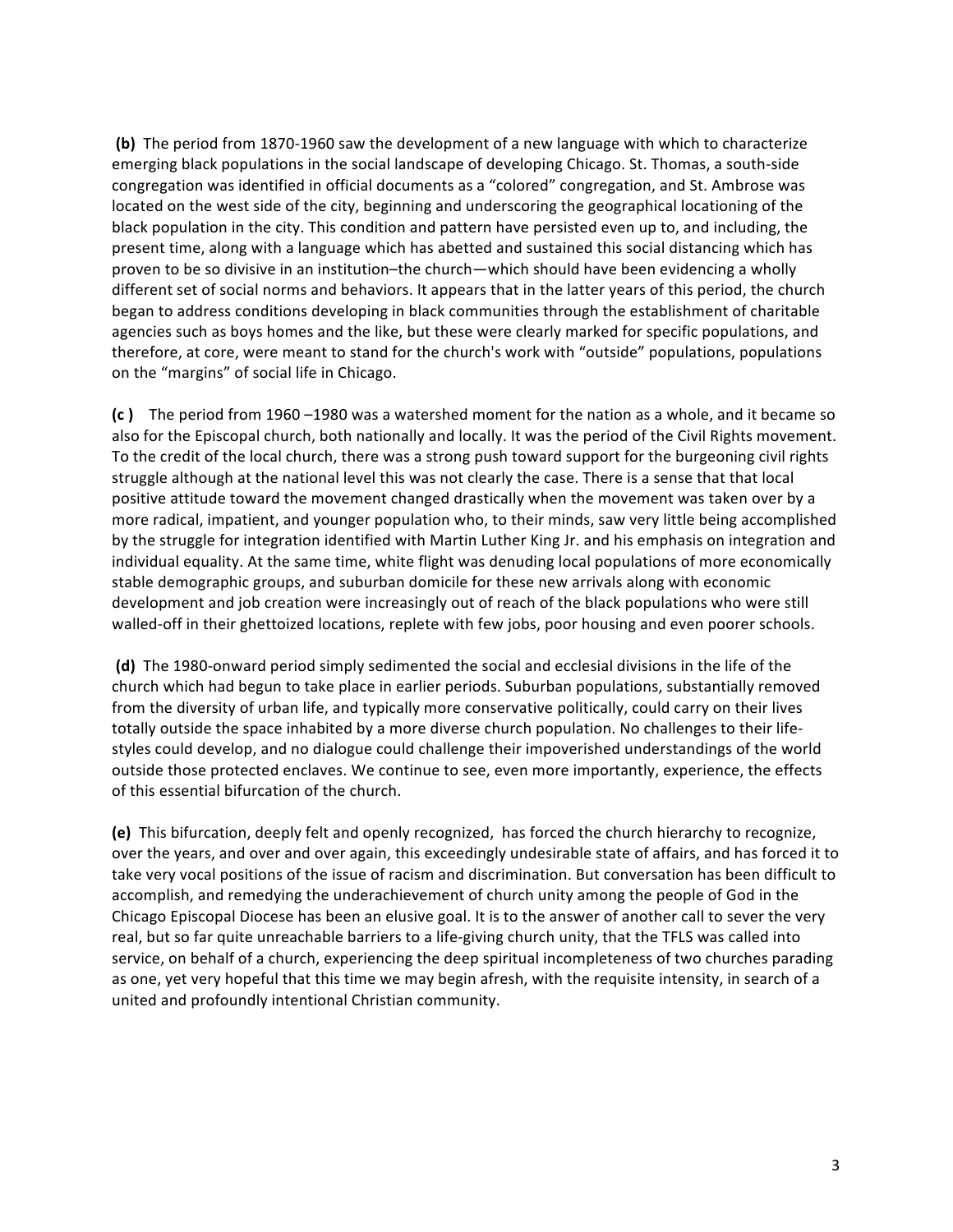#### **Other themes that shaped our discussions:**

**(a)** There is little documentation in the archives of the Diocese of Illinois and the Diocese of Chicago regarding African American resistance to the legacy of slavery inside the church. Objections to the marginalized status of African Americans within the Episcopal Church show up clearly in the history of the Conference of Church Workers Among Colored People beginning in 1883. This could be another example of the distancing of then concerns of black Episcopalians noted earlier. Harold T.Lewis' *Yet with a* Steady Beat gives a detailed accounting of black resistance in the Episcopal Church.

**(b)** Although the Episcopal Church in the United States did not succeed in accomplishing the kind of sharp racial separation in church life that characterized church-life in the Dutch Reformed Church in South Africa until the closing years of the twentieth century when the Belhar Confession (1986) disavowing that heresy was adopted, a serious attempt was made in 1883 by a group of southern churchmen, meeting at the University of the South to accomplish formal division in the Episcopal Church in the USA. That effort did not succeed, but dioceses in the South began a very systematic separation of the races. We found nothing in the records of our own church that spoke in any way to that issue. Was it ignorance of the circumstance (hardly possible) or denial? We could not pursue that question.

**(c)** Black resistance to their "othering" by a white national church over the years has been deep and sustained. Since in our own church we live almost separate congregational lives, for all practical purposes, we have not been able to use this important history to facilitate deep face-to-face encounters on the issues of race. Attempts to start discussions which could bring that history to life and give it contemporary relevance is often met with statements like the following: "There is no race here." Creative means have to be found to break through this hostility to "conversation for learning."

**(d)** We note, with deep concern, that a church that took its creedal statements with utter seriousness could not have been so utterly silent on the major social issue which, one the one hand, book-ended its formation, while on the other, decisively shaped the macro climate within which it has operated these many years. We would have liked to have investigated: (1) the use of black clergy and lay persons in the day-to-day ordinary business of the Diocese of Chicago in recent times; (2) the very likely economic connections the church could have had with the institution of slavery, and the way or ways in which it either just went along with developing patterns of discrimination that were the progeny of racialized slavery, or itself acted as an agent of that continued "othering" of a people of God; (3) possible disjunctions, if any, between how black and white Episcopalians worship that would account for the kind of sharp dichotomy we currently observe in the worship experiences between these two groups. Time and resources did not permit venturing into these, and other areas, and we regard this as work yet to be done. 

We found it necessary however to reflect theologically on the task at hand, and to add this piece both here and in the body of our Final Report to the Diocese of Chicago.

**(e)** The Final Report of the TFLS lists some key pieces of research it regards as absolutely necessary. Specific recommendations are:

That each congregation in light of the findings of this Final Report, including its appendices, spend the following year in a series of conversations on the impact of the legacy of slavery, segregation and discrimination in its local context and toward the end of this period for each Deanery to meet for a day to receive and discuss reports from member congregations.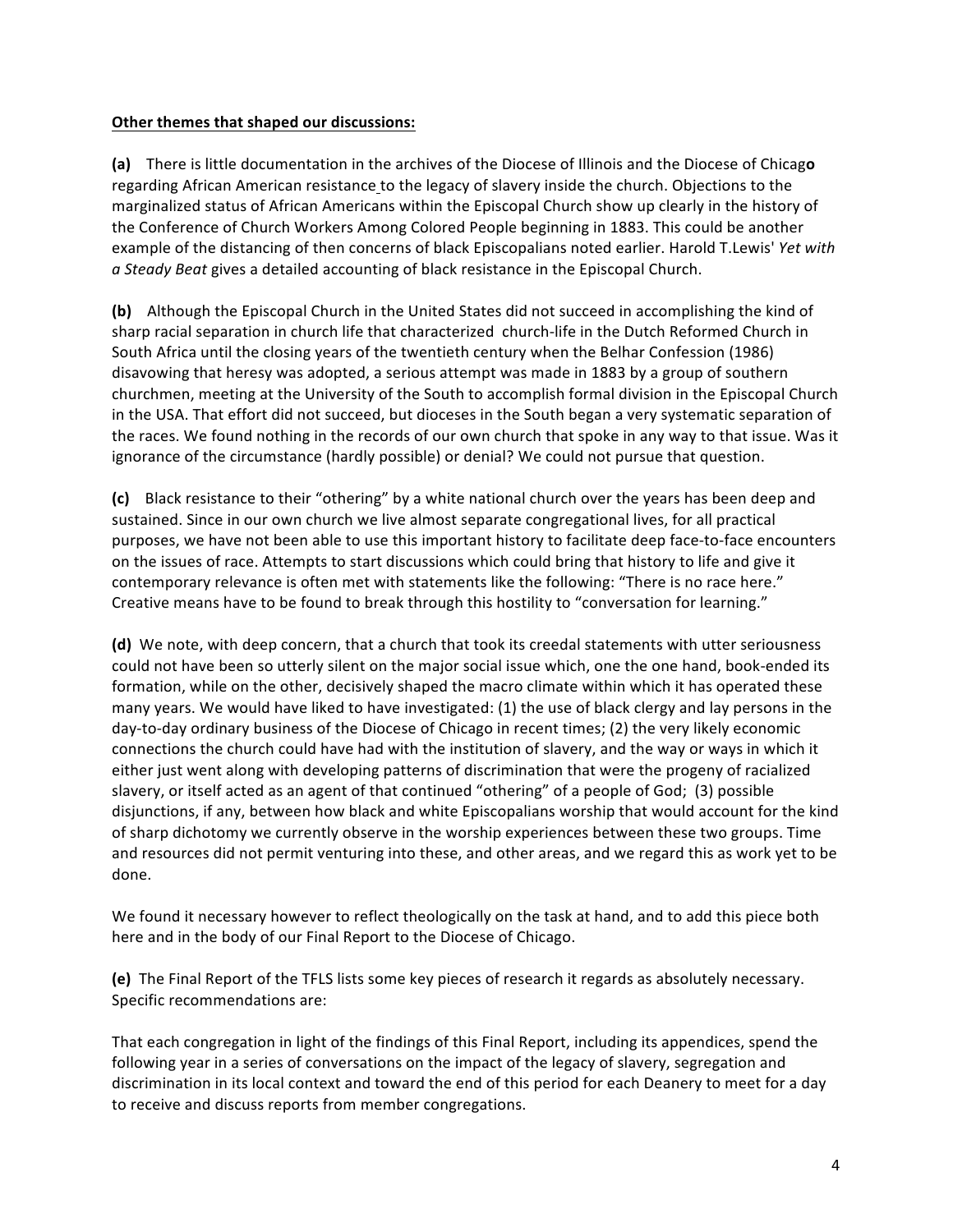That each congregation in the Diocese conduct oral history projects. Interviews with members of congregations will shed light on the historical dynamics of a given congregation in terms of race and class. This would prove to be critical for churches whose racial demographics have changed in concert with social phenomenon such as "urban renewal."

That the Diocese conduct oral history projects with persons who participated in the various social organizations within the Diocese. As these organizations have responded to the social dynamics of the society, it will help to explain how the Diocese engages social issues, and more importantly, how to sustain them.

That the Diocese conduct oral history projects on Latino/Hispanic and Asian American congregations/members of the Diocese who have been mentioned but not fully documented in official diocesan records. A fuller investigation into these congregations is important to the conversation on race. Interviews and ethnographies might help to move these persons from the margins of ministry to the center of the Diocese.

That the Diocese produce maps of the Diocese of Chicago and of its predecessor Diocese of Illinois in ten-year periods locating the congregations and the demographics by ethnicity of the areas covered by these dioceses.

That at the conclusion of this congregational based research and conversation, the Diocese as a whole embark on a period of truth telling.

#### **What does our faith require?: An excerpt from the final report**

As we search for the theological foregrounding of our work of reconciliation in a church that is struggling with the residues of slavery and the baggage of racism, we can do no better than recall the Trinitarian foundation of our faith, that faith to which we attest each time we come together to worship, especially so when we approach the table that is set for our communal sharing in the Eucharistic feast, that mystery that stands at one and the same time, in this world, at that moment, but also represents that unique, inexplicable coming together of the divine and the human. This is the profoundest exemplification of the nature of the sacrament, binding as it does, all God's children in one act of sharing one body and one blood. A Trinitarian God stands at the center of our life of faith together.

The concept of the Trinity was not always available to the church. It is important for us to remember that it was consciously forged against sundry heretical doctrines that sought to separate Jesus' humanity from his divinity, in a struggle that stretched over a long period in the life of the early church. At its core is a doctrine concerning the oneness of the Father, the Son, and the Holy Spirit, an understanding that does not speak of three persons, separated in any bodily or extrinsic way, but of one true God, who is at one and the same time: God, the Father - creator; God, the Son - redeemer; and God, the Holy Spirit comforter, bound together in a seamless, love-infused relationality, whose evident quality is that of unity, what theologians call perichoresis. For us at this time, it is our most urgent task to recover and exemplify that unity in the life of the church, a unity which has been eroded not so much by ecclesial decision, but by the absence of a deeply self-conscious adherence to the abiding principles of that Trinitarian faith and its ethical implications as the processes of nation-building unfolded in all the major institutions of a developing America.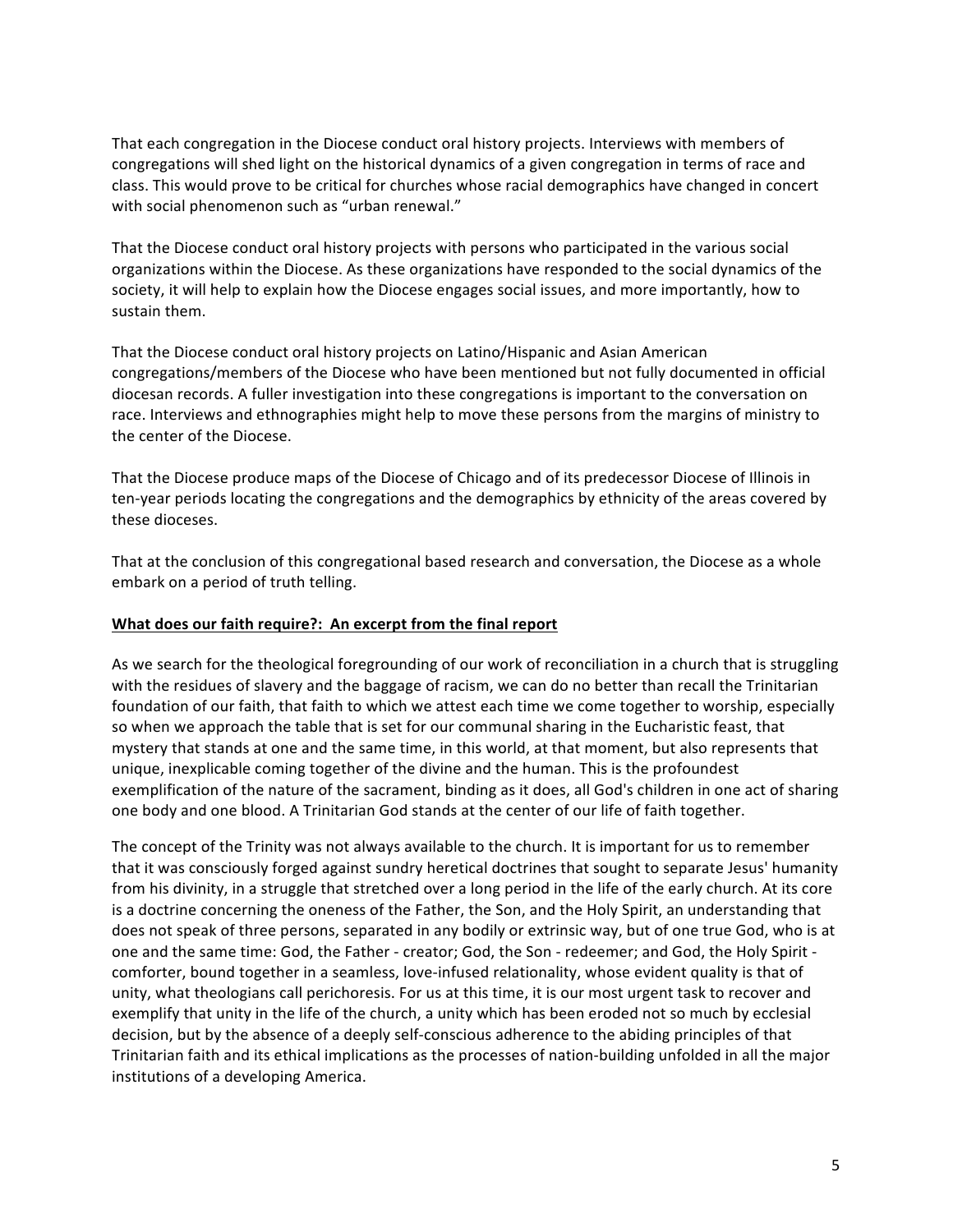It is important for us to remember that this concept of the Trinitarian Godhead stands at the center of our liturgical life, as the basis on which we come together in our baptismal covenant- in the name of the Father, of the Son, and of the Holy Spirit (Ephesians 5: 18-20).

A church that took seriously this perichoretic relationality could not have stood silently by as the brutalities that have been perpetrated by one group against another were unfolding in the broad daylight of the American experience of racial slavery and its progeny. That our church did not vigorously challenge these evils unfolding in its midst, and even now struggles with the disunity within itself that is the direct and indirect result of that sordid history, is the primary and inescapable reason for this present urgent call for truth-telling and change.

But the healing of itself is not the only reason for undertaking this effort. More importantly, if the church is true to its calling to be prophetic in a world riddled with injustices of one kind or another, it must in addition speak with conviction to the community outside its walls, and speak and act forcefully, with coherence, and with wisdom against all circumstances which undermine the sanctity of God's creation, especially those that support any essential, or induced, overlordship of one group or person over another.

The objective of our work is nothing short of a full-bodied push for the achievement of reconciliation and the embodiment of a spirit of forgiveness across the various domains of the life of the church, with a vow never again to let the lingering effects of the racialization of humanity contribute to any distancing between blacks and whites in the affairs of our church community. This implies also that as new groups become part of the church, we receive them joyfully and incorporate them without reserve as examples of the diverse richness of God's creative act. It is the under-achievement of unity in the presence of God, and enacted in His church, which for too long has been represented by a state of uneasy accommodation of two peoples in a condition riddled with suspicion, hurt, lack of trust, coupled with the inability to open-up to each other in robust conversation on the divisive issue of race which has given us a picture of an unreconciled relationship parading as family. We should be about the recovery of unity that comes from being children of a Trinitarian God, where differences are not elevated as some specific markers of substance, but alternatively seen as markers of a divinely ordered diversity that evidences the abundance of life as a gift from a Trinitarian God, freely, beautifully and bountifully given.

#### **Conclusion**

The primary impact of the legacy of slavery, segregation and discrimination in the Diocese of Chicago and its predecessor Diocese of Illinois as the result of white privilege has been the construction of an invisible wall of separation between the white members of the diocese and African Americans who sought "refuge in the Master's House." The House of Bishops in its 1994 Pastoral Letter, "The Sin of Racism," asks, "How can the church offer all people the 'supreme advantage of knowing Christ,' when too often it is itself a bastion of separation? How can the Episcopal Church, which reflects the dominant culture, be a factor in changing destructive racial attitudes and behaviors? Are we ready to find new common ground on which all may stand together? Will we trust the grace of God to enable us to bridge our many unhappy divisions." These "unhappy divisions" have been documented not only in the research conducted by Dr. Johari Jabir but also by the African American Clergy Focus Group and further work conducted by Task Force members. Dr. Jabir captured this wall of separation in the following four categorical timelines: 1) Silence and Invisibility: 1835-1870; 2) Acts of Agency, Seeking Refuge in the Master's House: 1870-1960; 3) An Active Social Theology in Conflict: A Church's Engagement with the Civil Rights Movement - Maintaining Institutional Segregation: 1960-1980; and 4) Race and the Change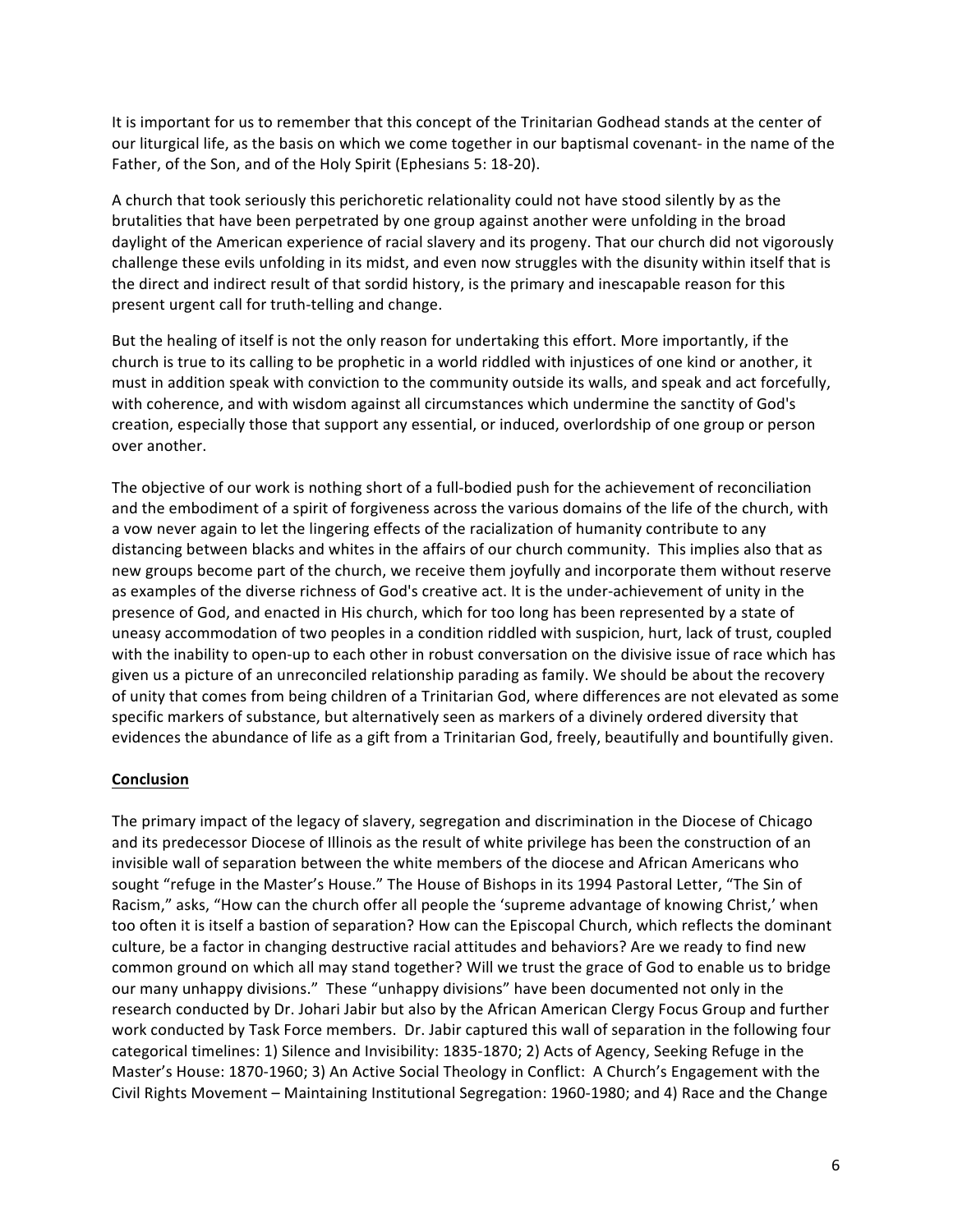in Congregational Profiles: 1980 - Present. Two of the themes that emerged during the African American Clergy Focus Group were the lack of power, influence and agency by African American clergy in the Diocese and racial division – White privilege. This invisible wall of separation is further documented in the Task Force's Final Report in each of its sections from the theological to Church and Race in Historical Perspective: the Chicago Episcopal Diocese Experience, White privilege, silence and invisibility, Black Episcopalian responses to the expressions of silence and invisibility and the economics of the legacy of slavery.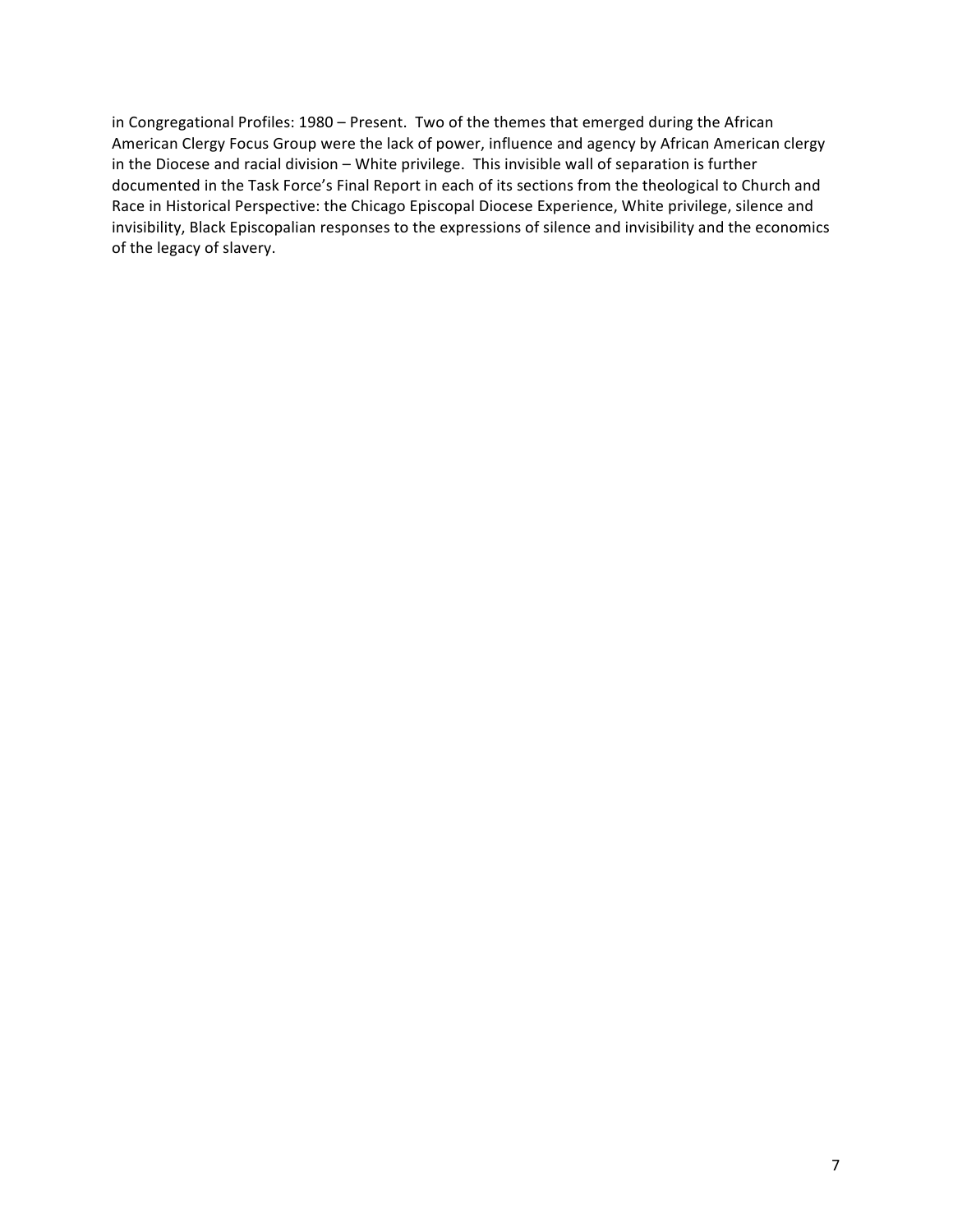## RESOLUTION F-172 (WITH AMENDMENTS) FROM THE 172<sup>ND</sup> ANNUAL CONVENTION OF THE DIOCESE OF CHICAGO, NOVEMBER 20-21, 2009

Subject: The Legacy of Slavery since 1835 in the Episcopal Church in Illinois

Sponsor: Derrick Dawson, on behalf of the Anti-Racism Commission The Diocese of Chicago's Deputies to General Convention The Peace and Justice Committee

# RESOLUTION F-172

*Resolved,* that the 172nd Convention of the Diocese of Chicago affirm the action of the 75th General Convention of the Episcopal Church (2006) in Resolution A123, which declared that the institution of slavery in the United States was a sin and which called upon The Episcopal Church to acknowledge its history of participation in this sin, its legacy and the lasting injury which it has inflicted on our society and on the Church; and be it

*Further Resolved,* that this 172nd Convention mandate the creation of a task force on the complicity of the Diocese of Chicago and its predecessor, the Diocese of Illinois, in the institution of slavery and in the subsequent history of segregation and discrimination and the current practices of segregation and discrimination; and be it

*Further Resolved,* that at the end of the Task Force's research phase, the Diocese of Chicago use the information gathered by the Task Force "as the foundation for truth telling", and when necessary, "confession, apology, forgiveness, repentance and reconciliation" and the restoration of true communion between the members of the church, and that of the church of God. (General Convention 2009 Res. A143: Reconciliation: Extension of General Convention 2006 Res. A123 to General Convention 2012); and be it

*Further Resolved,* that the Task Force submit reports on its work to the 2010, 2011, and 2012 Diocesan Conventions and that the Diocese of Chicago report its results of this work to the 77th General Convention (2012); and be it

*Further Resolved,* that the Diocese of Chicago use these reports to further its work in becoming an anti-racist institution.

*Further Resolved*, Any expenditures under this resolution must receive prior approval of Diocesan Council.

## EXPLANATION

The 2006 General Convention resolution, A123, "Slavery and Racial Reconciliation," called for every diocese "to collect and document during the next triennium detailed information in its community on (a) the complicity of The Episcopal Church in the institution of slavery and in the subsequent history of segregation and discrimination and (b) the economic benefits The Episcopal Church derived from the institution of slavery," and "to hold a Service of Repentance." The 2009 General Convention acted to extend this resolution through the triennium ending in 2015. On the evening of July 9 at this year's General Convention, at a forum entitled, "A123 and A127: Facing Our Past to Shape Our Future," Deputies, Bishops and guests heard progress reports from the